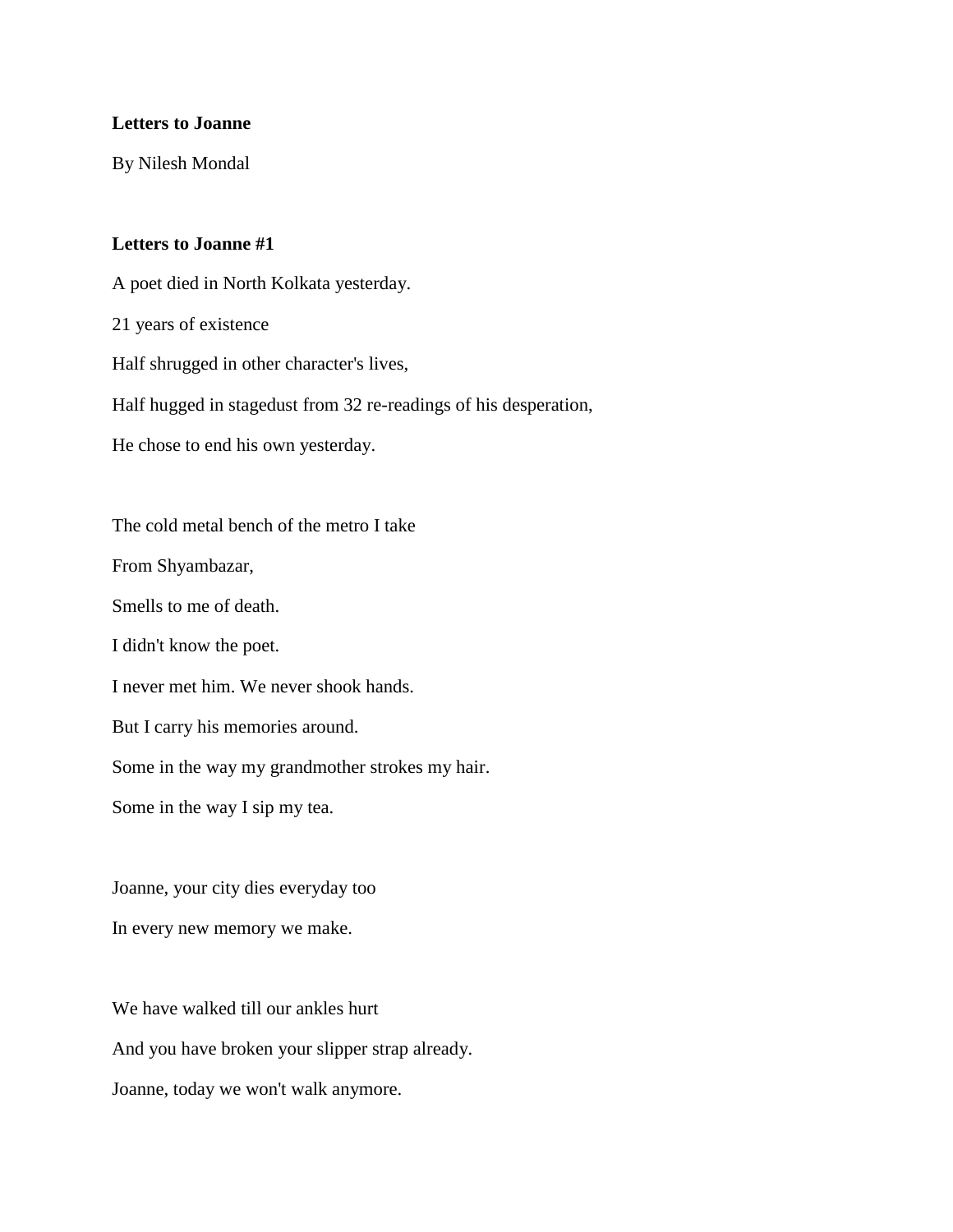Today we shall gather together and breathe In each other.

We shall gather at the end of a darker evening With smoke rings and laughter sprinkling The grass, And you will play with your fire. I'll ask you not to. I'll tell you I'm afraid of the flame. Joanne, I've revelled in the wake of a thousand pyres once, And all I've seen is you.

It's already my last day in your city, And I still feel the warmth of hands Those have touched the tram ticket Before it reached me. By the ghat we dust this city's fairy dust From our hair. Joanne, your city still doesn't want to let you go. On the way to Bagbaazar, you teach me How to decipher your city. "That there, is Star Theatre." And I'm reminded of the actor

Who didn't want to die, but never got to live either.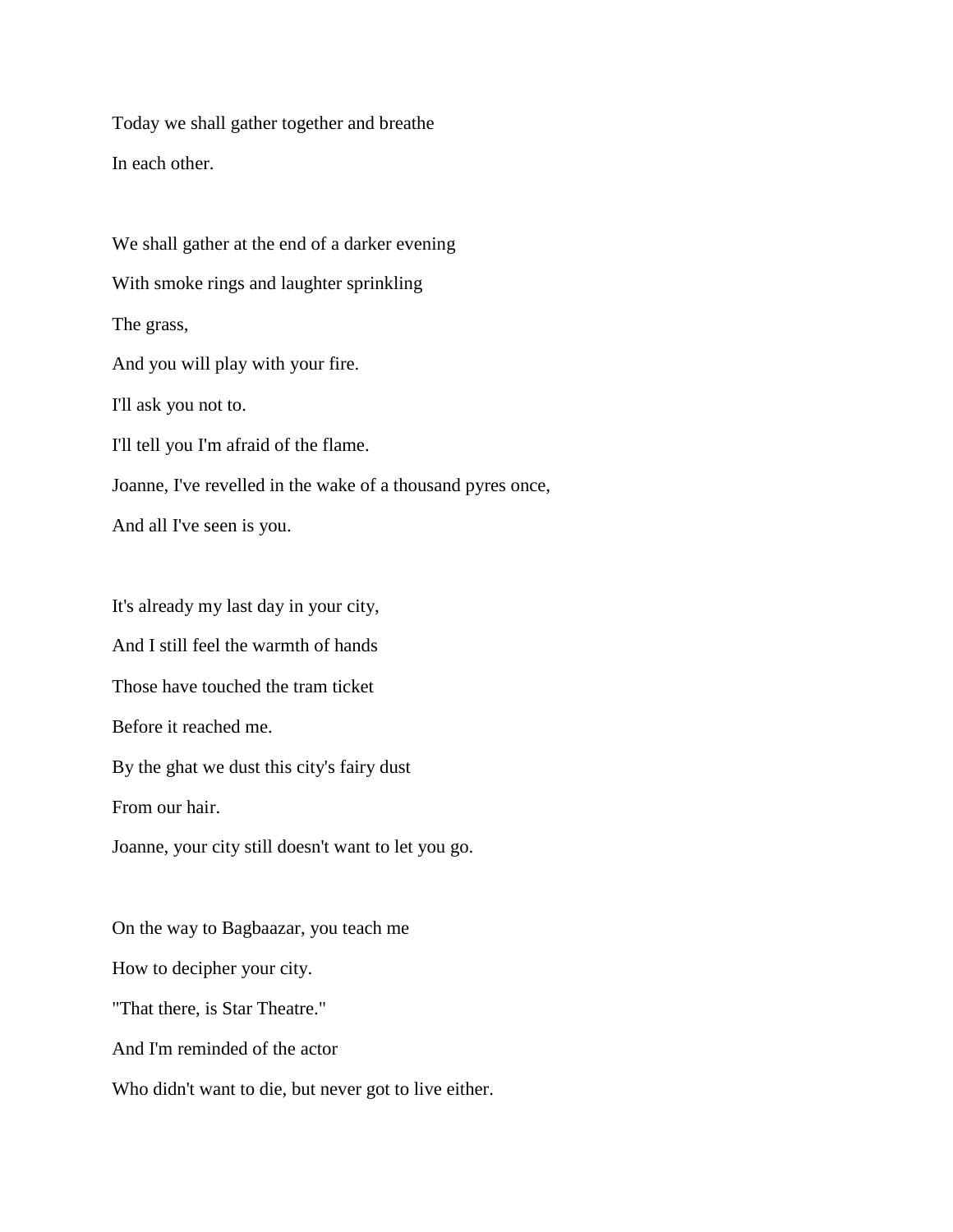You said you'd been to the cemetery. Where your favourite writer now rests. Joanne, I've seen cheap suggestion papers of his words now.

My memories shall fade After a week or two. We'll meet again, maybe And this time, I'll talk of happier things.

Joanne, it'll still be okay

If we meet a hundred years later.

By then, my city would have a road without potholes.

Joanne, our river, won't be flowing through the same ghat.

And our ghat would be someone else's apartment.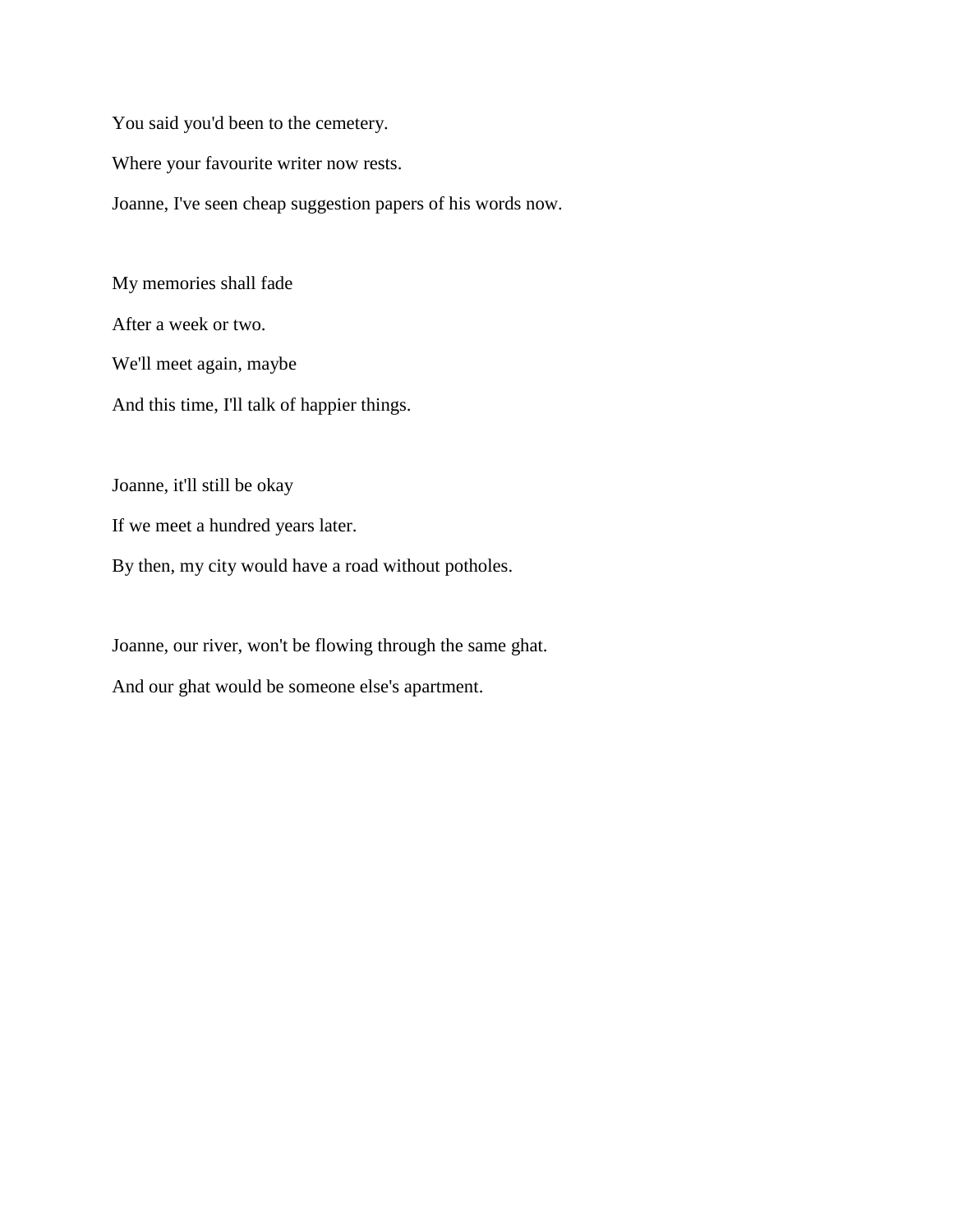## **Letters to Joanne #2**

At 11.40 today, we meet beside our river again. It has been 2 days since our river woke up. And the trembling that shook our ghat Has slipped into our clasped hands now.

You always said death is beautiful when it is close enough.

To your surprise, you witness

Jahaji bhai, with tears behind his towel folds

For an unknown kid, in Nepal.

And prayers to his Allah

For every uneventful morning.

When the land beneath us shook It was your hands I held. I, like the river, who never fears to die But trembles at the thought Of touching another ghat, as I flow.

Your touch still erupts in colourful volcanoes. And leaves me scarred With a pain that is not my own.

There are letters waiting for my touch, back home. And you say, if you want to write, write with your fingers dipped in your soul.